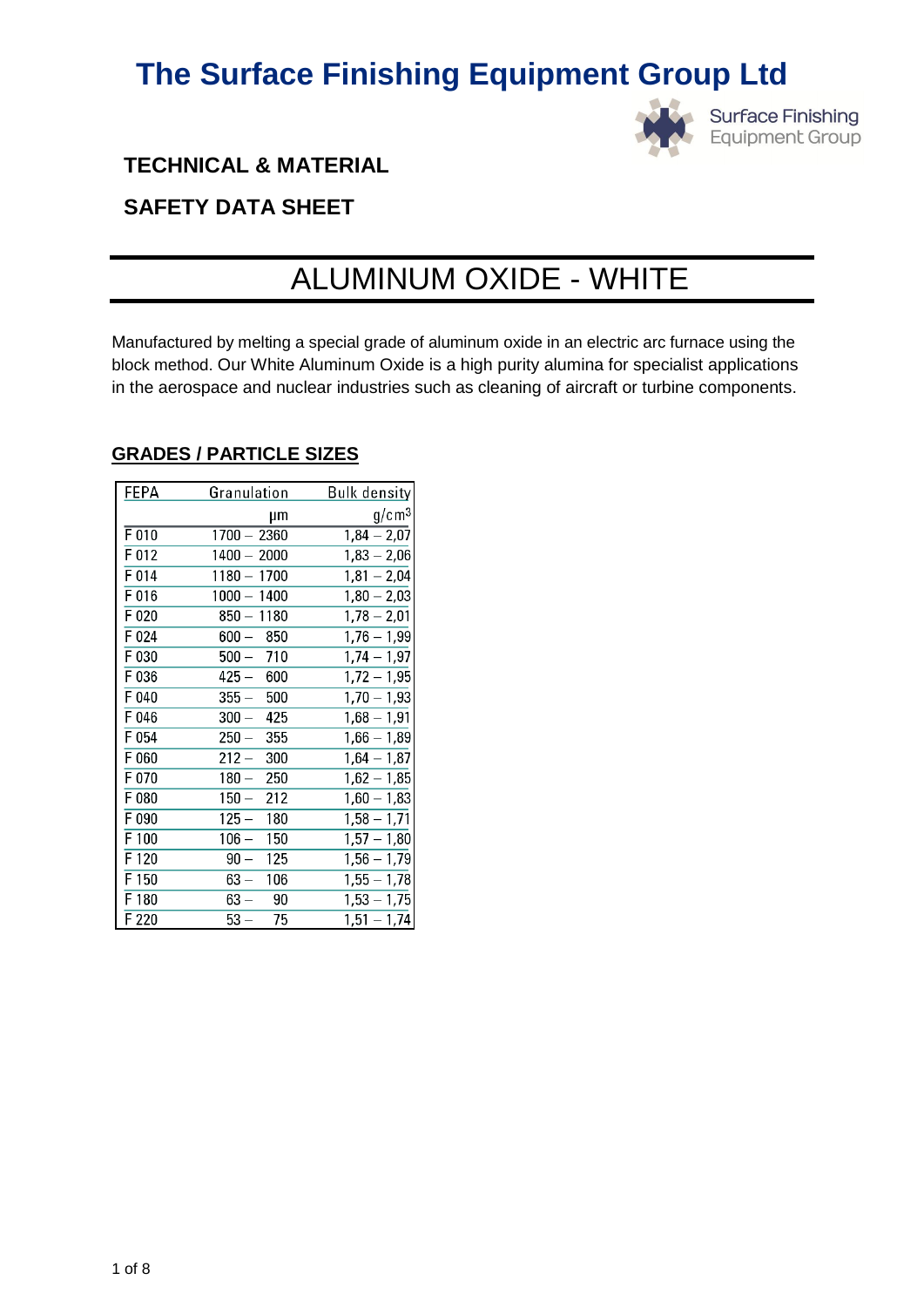

### **CHEMICAL PROPERTIES**

### **Typical Analysis**

| Chemical                                    | Symbol                                             | Typical %        |
|---------------------------------------------|----------------------------------------------------|------------------|
| <b>Aluminium Oxide</b><br><b>Iron Oxide</b> | $Al_2O_3$                                          | 99.70 %<br>0.02% |
| <b>Free Silica</b>                          | Fe <sub>2</sub> O <sub>3</sub><br>SiO <sub>2</sub> | 0.02%            |
| Sodium Oxide                                | Na <sub>2</sub> 0                                  | 0.20%            |

### **PHYSICAL PROPERTIES**

| <b>Specific Weight</b> | 3.98 g.cm                                                                           |
|------------------------|-------------------------------------------------------------------------------------|
| <b>Colour</b>          | White                                                                               |
| <b>Melting Point</b>   | 2050 °C                                                                             |
| <b>Hardness</b>        | 9.0-9.2mohs                                                                         |
| Packaging              | 25 kilo paper sacks, marked with grade loaded on 1 tonne non<br>returnable pallets. |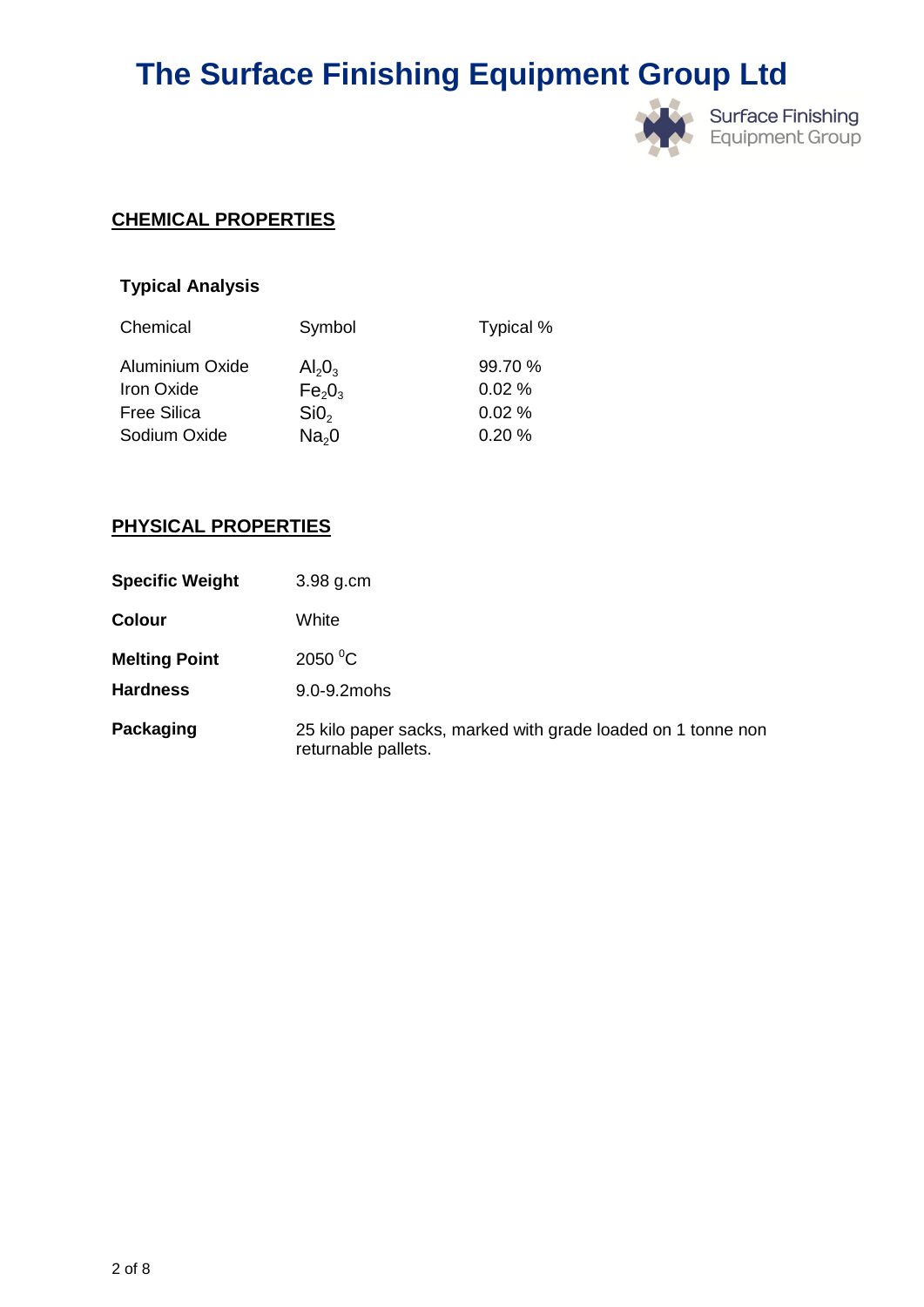

# **HEALTH AND SAFETY DATA SHEET**

### ALUMINUM OXIDE - WHITE

| <b>Product and Reference:</b> | White Aluminum Oxide |
|-------------------------------|----------------------|
| Date of Issue:                | 08/08/2013           |

### **1. IDENTIFICATION OF THE PREPARATION AND COMPANY**

| Company:               | The Surface Finishing Equipment Group Ltd                                                                                                                                                           |  |
|------------------------|-----------------------------------------------------------------------------------------------------------------------------------------------------------------------------------------------------|--|
| <b>Product Code:</b>   | WA20, WA36, WA46, WA120                                                                                                                                                                             |  |
| Intended Use:          | Abrasive blasting media                                                                                                                                                                             |  |
| Name and full address: | The Surface Finishing Equipment Group Ltd                                                                                                                                                           |  |
|                        | Comprising:                                                                                                                                                                                         |  |
|                        | Hogg Blasting & Finishing Equipment Ltd<br>Unit 10 Armstrong Road, Armstrong Industrial Estate, Washington,<br>Tyne & Wear, United Kingdom, NE37 1PR.<br>Tel. (0191) 415 3030   Fax (0191) 415 5345 |  |
|                        | AND                                                                                                                                                                                                 |  |
|                        | Abraclean Ltd<br>Ann Street, Stockport, Cheshire. SK5 7PP<br>Tel: (0161) 480 8087  Fax: (0161) 480 4424                                                                                             |  |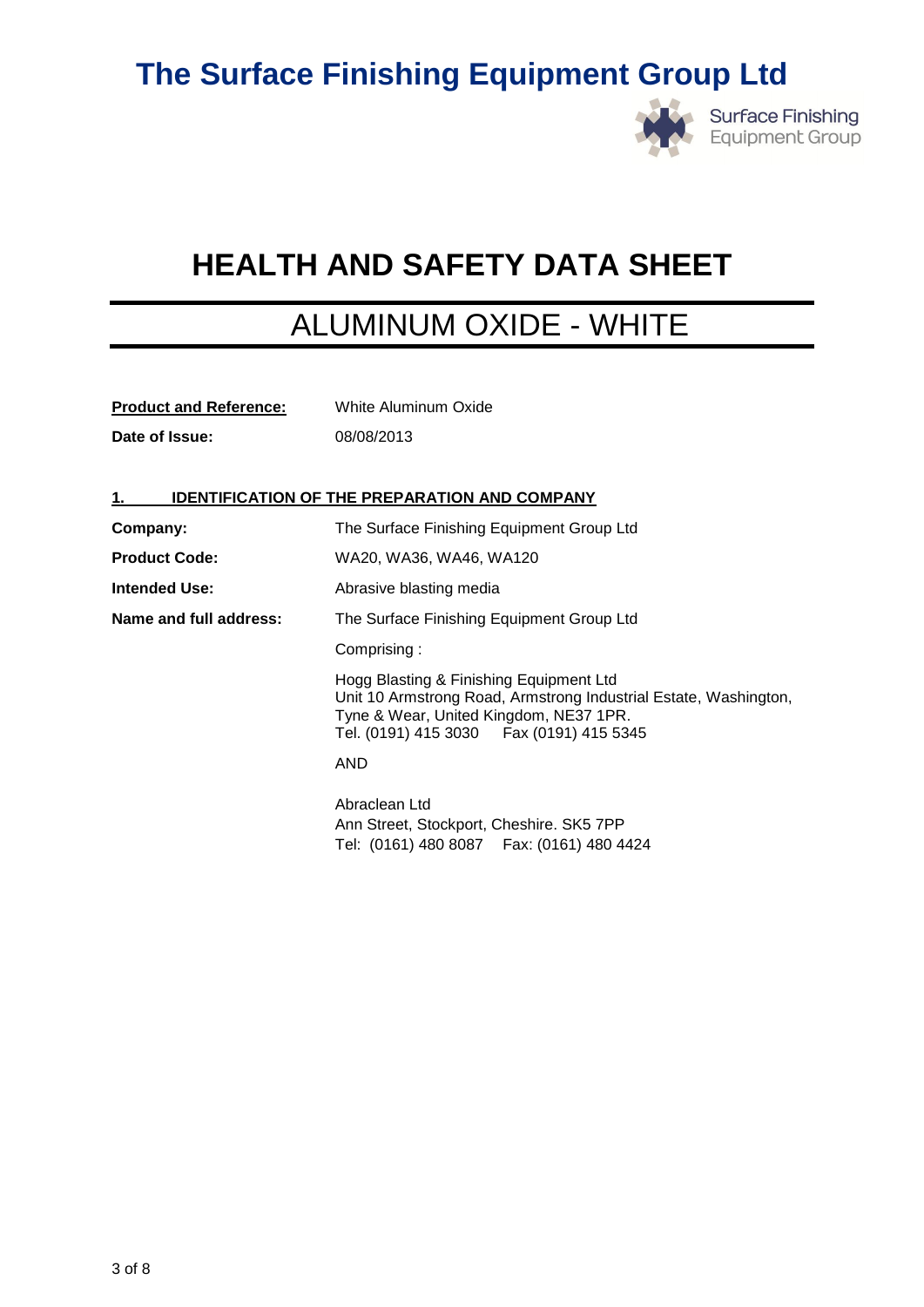

**Surface Finishing Equipment Group** 

#### **2. COMPOSITION / INFORMATION ON COMPONENTS**

#### **Typical Analysis**

| Chemical           | Symbol            | Typical % |
|--------------------|-------------------|-----------|
| Aluminium Oxide    | Al <sub>203</sub> | 99.70 %   |
| Iron Oxide         | Fe <sub>203</sub> | $0.02 \%$ |
| <b>Free Silica</b> | SiO <sub>2</sub>  | 0.02%     |
| Sodium Oxide       | Na <sub>20</sub>  | 0.20%     |

#### **3. HAZARD IDENTIFICATION**

| Main Hazards                | Dust from handling operations                         |
|-----------------------------|-------------------------------------------------------|
| Health Effects - Eyes       | Dust may cause slight transient irritation.           |
| Health Effects - Skin       | Repeated or prolonged contact may produce irritation. |
| Health Effects - Ingestion  | None known                                            |
| Health Effects - Inhalation | Exposure to dust may have the following effects:-     |
|                             | irritation of nose, throat and respiratory tract,     |

#### **4. FIRST AID MEASURES**

#### **General:**

In all cases of doubt, or when symptoms persist, seek medical attention. Never give anything by mouth to an unconscious person.

#### **Inhalation:**

Remove to fresh air, keep the patient warm and at rest. If breathing is irregular or stopped, administer artificial respiration. Give nothing my mouth. If unconscious, place in the recovery position and seek medical advice.

#### **Skin Contact:**

Remove contaminated clothing. Wash skin thoroughly with soap and water or use a proprietary skin cleaner.

#### **Ingestion**:

Mouth rinse and give water to drink.

#### **Eye:**

Eye wash with plenty of water.

#### **5. FIRE FIGHTING MEASURES**

#### **Extinguishing media:** Water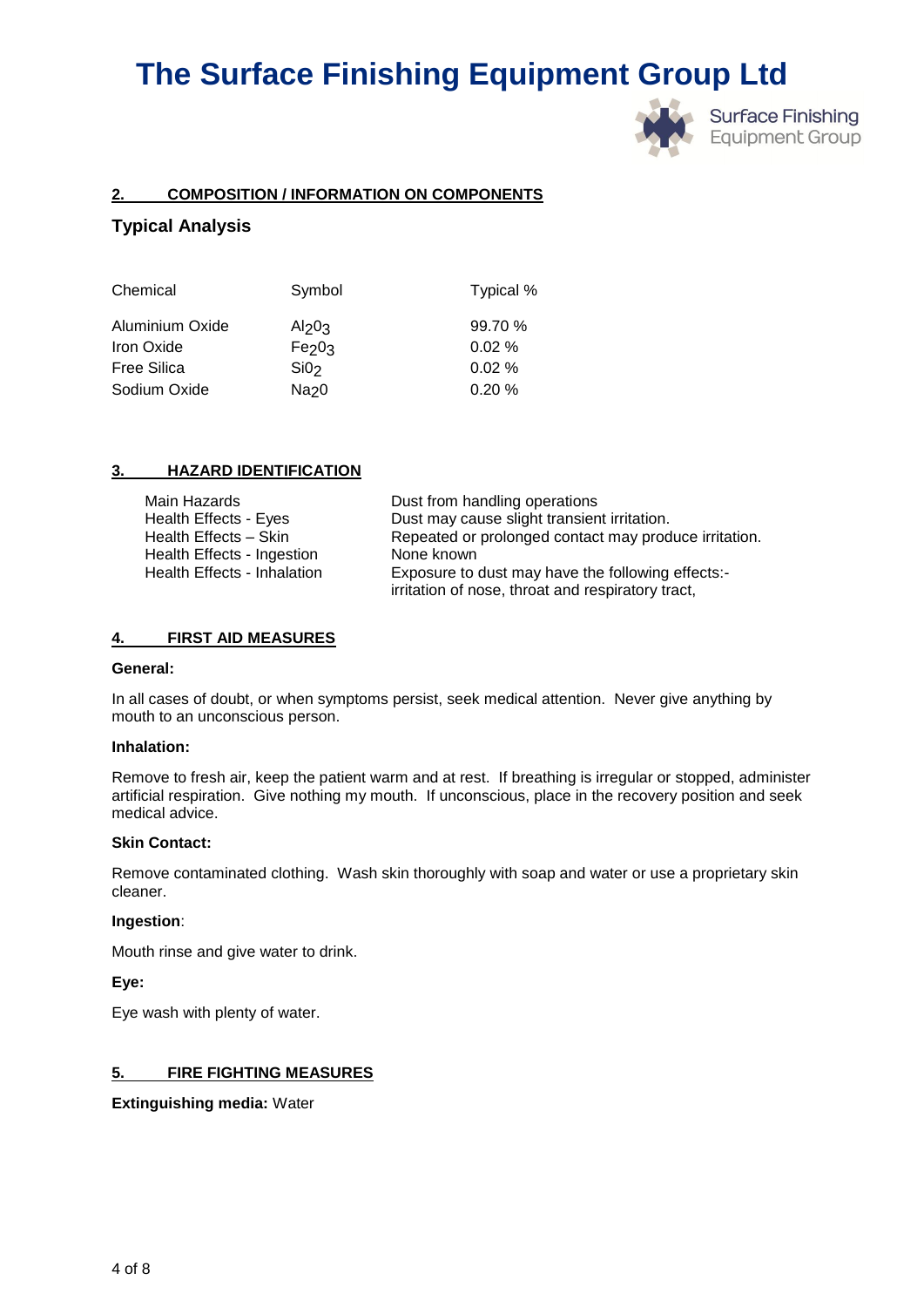

#### **6. ACCIDENTAL RELEASE MEASURES**

#### **Recovery measures:**

Product can be swept up dry or wet. Personnel should use appropriate personal protective equipment particularly if material is in powder form and dry.

#### **7. HANDLING AND STORAGE**

**Handling:** Avoid breathing dust and spillage whilst handling.

The Manual Handling Operations Regulations may apply to the handling of bags when carrying out assessments.

#### **Storage:**

The storage and use of this product is not subject to any requirements but it should be kept dry where this is important for further process use.

#### **8. EXPOSURE CONTROLS /PERSONAL PROTECTION**

#### **General:**

- Persons with a history of asthma, allergies or chronic or recurrent respiratory disease should only be employed in processes in which this product is used under supervision.
- Persons with a history of skin sensitisation problems should only be employed in processes in which this product is used under appropriate medical supervision.

#### **Engineering Measures:**

Provide adequate ventilation. Where reasonably practicable this should be achieved by the use of local exhaust ventilation and good general extraction during process use.

Occupational Exposure Standards:

| 1. | Total dust         | Less than 10 mg per cubic metre 8h TWA |
|----|--------------------|----------------------------------------|
|    | 2. Respirable dust | Less than 4 mg per cubic metre 8h TWA  |

#### **Personal Protection:**

All Personal Protective Equipment, include Respiratory Protective Equipment, used to control exposure to hazardous substances must be selected to meet the requirements of the COSHH Regulations.

#### **Respiratory Protection:**

None except where used in applications that would cause dust, and then appropriate respiratory protection should be used depending on the application.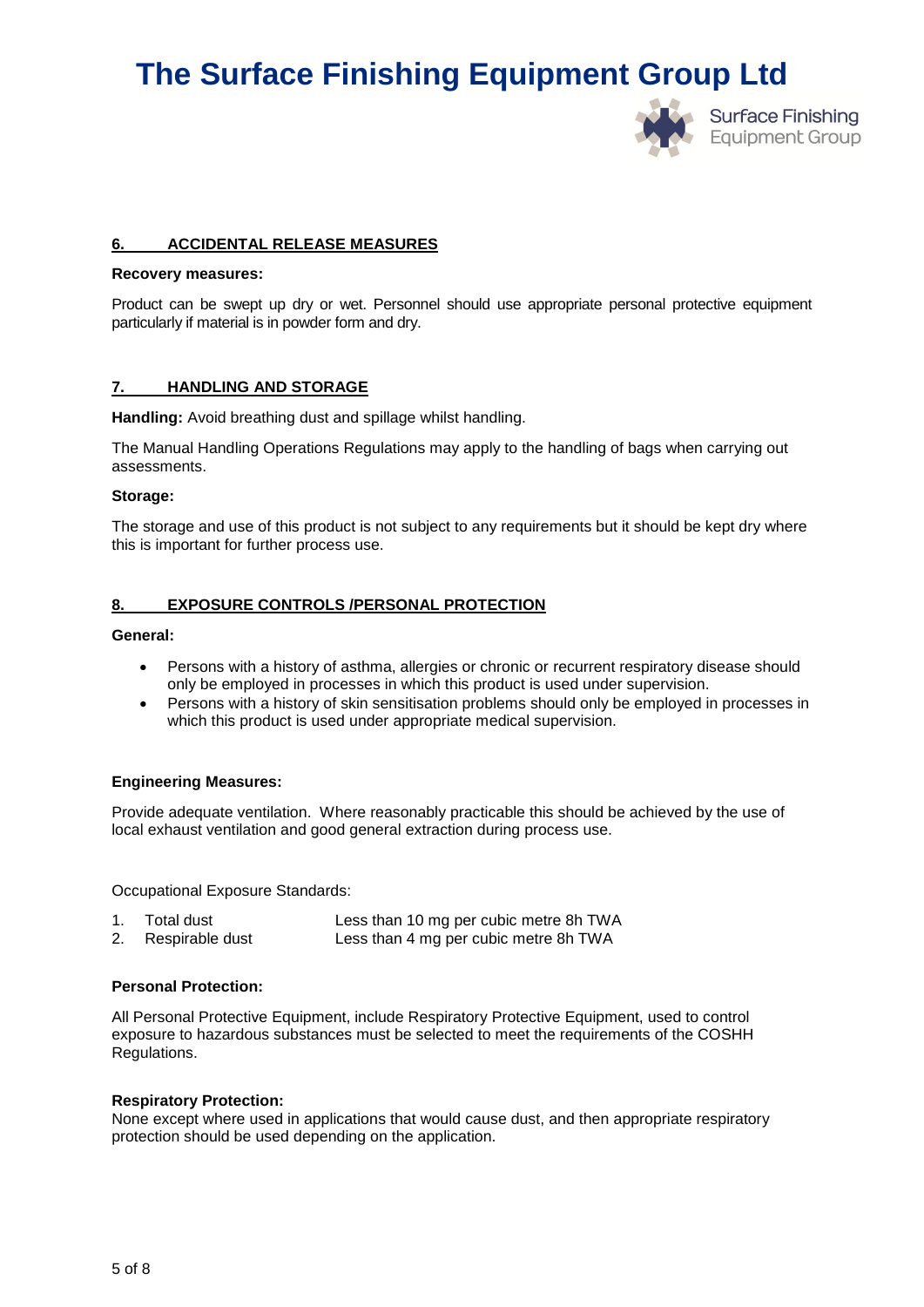

#### **Hand Protection:**

When skin exposure may occur, advice should be sought from glove suppliers on appropriate types. Barrier creams may help to protect exposed areas of the skin but are not substitutes for full physical protection.

#### **Eye Protection:**

Eye protection designed to protect against exposure which should be an EC approved helmet in blasting operations.

#### **Skin Protection:**

Cotton or cotton/synthetic overalls or coveralls are normally suitable. Grossly contaminated clothing should be removed and the skin washed with soap and water or a proprietary skin cleaner.

#### 9. **PHYSICAL AND CHEMICAL PROPERTIES**

| Specific Weight      | 3.98 g.cm                                                                           |
|----------------------|-------------------------------------------------------------------------------------|
| Colour               | White                                                                               |
| <b>Melting Point</b> | 2050 $\mathrm{^0C}$                                                                 |
| <b>Hardness</b>      | $9.0 - 9.2$ mohs                                                                    |
| Packaging            | 25 kilo paper sacks, marked with grade loaded on 1 tonne non returnable<br>pallets. |

#### 10. **STABILITY AND REACTIVITY**

Stability Stable under normal conditions

#### 11. **TOXICOLOGICAL INFORMATION**

| <b>Acute Toxicity</b>            | No relevant studies identified                                                                                               |
|----------------------------------|------------------------------------------------------------------------------------------------------------------------------|
| Irritancy - Eyes                 | Splashes in the eye may cause irritation and                                                                                 |
|                                  | irreversible local damage                                                                                                    |
| Irritancy - Skin                 | Repeated or prolonged contact with the product may<br>lead to skin irritation                                                |
| Sub-acute/Subchronic Toxicity    | No relevant studies identified.                                                                                              |
| Chronic Toxicity/Carcinogenicity | Appropriate protective measures and good hygiene<br>practices should be followed in order to minimise<br>potential exposure. |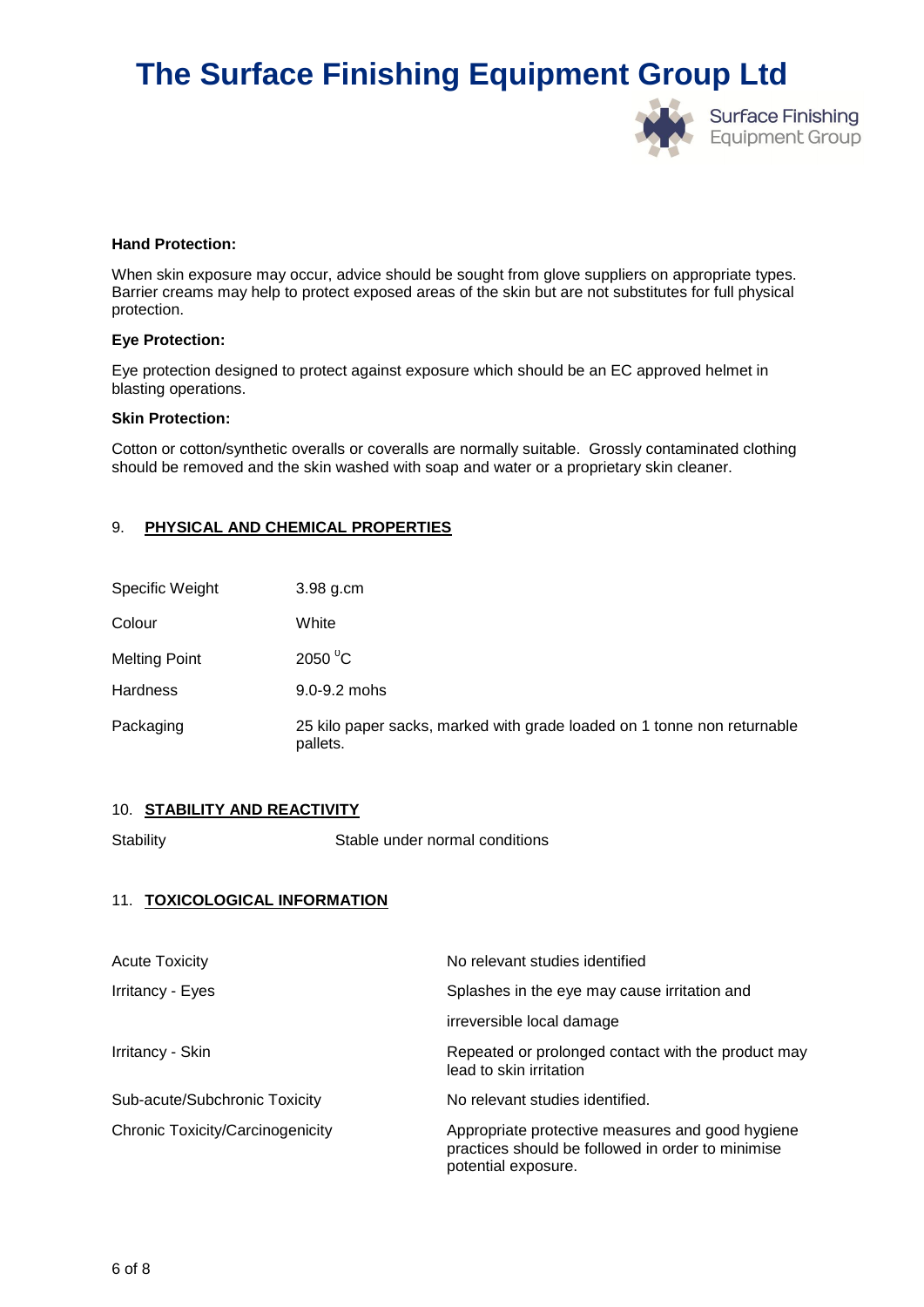

| Genotoxicity               | No relevant studies identified.                       |
|----------------------------|-------------------------------------------------------|
| Reproductive/Developmental |                                                       |
| <b>Toxicity</b>            | No relevant studies identified                        |
| Human Data                 | Inhalation over long periods of time may constitute a |
|                            | health hazard                                         |
| <b>Additional Data</b>     | None                                                  |

#### 12. **ECOLOGICAL INFORMATION**

There is no data available on the product itself. The Air Pollution Control requirements of regulations made under the Environmental Protection Act may apply to the use of this product.

#### 13. **DISPOSAL CONSIDERATIONS**

The material in its supplied form is non hazardous inert solid waste and is classified as such under Appendix A section 10 06 01 of the Consolidated European Waste Catalogue EC Landfill Directive ( 16 th July 2004 ),

The disposal of material after it has been used may cause the product to fall into a different category.

#### 14. **TRANSPORT INFORMATION**

| UN Number                   | Not regulated |
|-----------------------------|---------------|
| ADR/RID substance ID number | Not regulated |
| IMDG.                       | Not regulated |
| Tremcard No. TEC ®          | Not regulated |

#### 15. **REGULATORY INFORMATION**

The information contained in this safety data sheet does not constitute the suppliers own assessment of workplace risks as required by other Health and Safety legislation. The provisions of the Health and Safety at Work etc. Act and the Control of Substances Hazardous to Health Regulations apply to the use of this product at work.